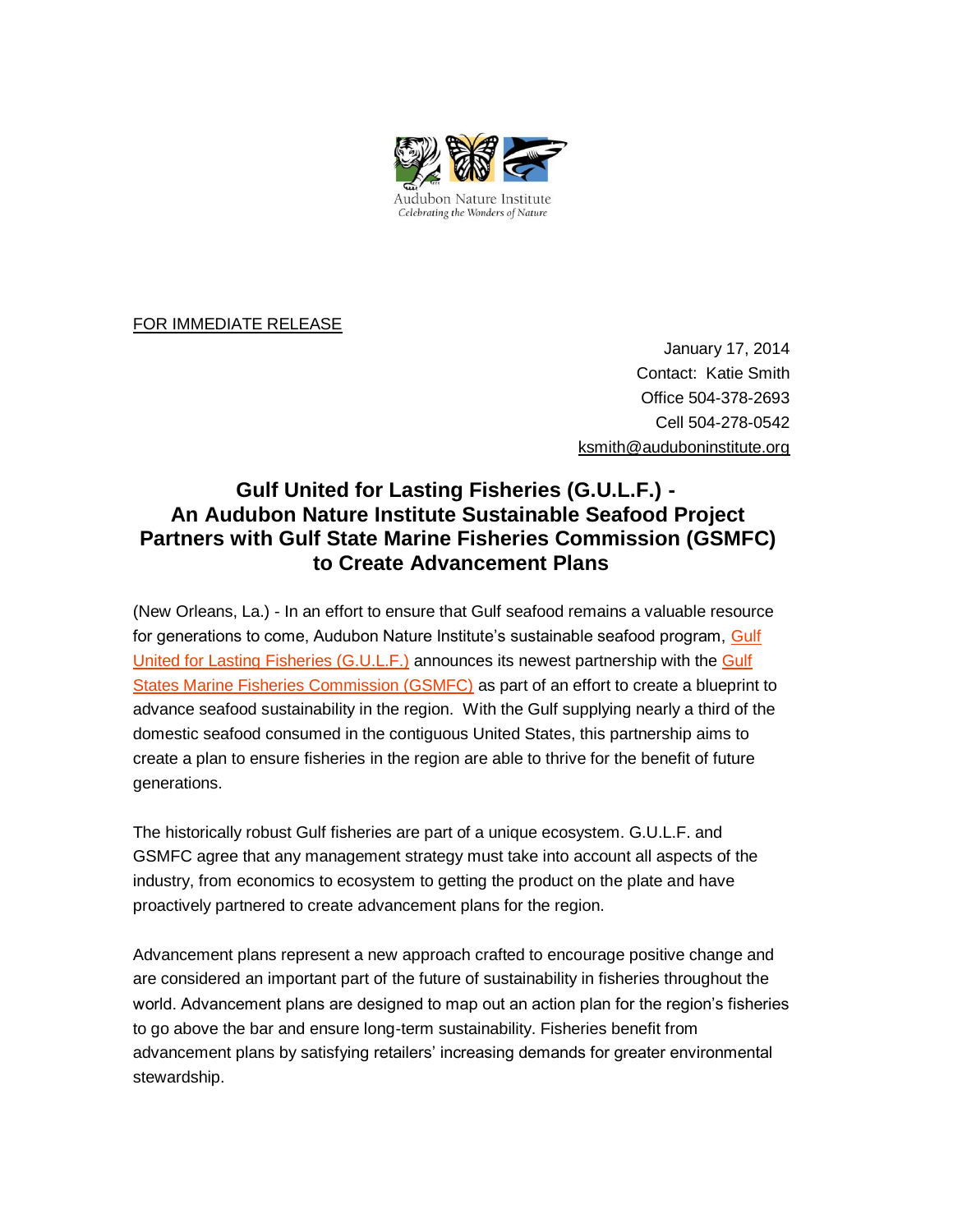"Efforts by the Audubon Nature Institute, to work directly with the Gulf Coast's fishery stakeholders (harvesters, processors and regulators) to overcome and better understand challenges in their fishery are a constructive, progressive effort," said Secretary Robert Barham of the Louisiana Department of Wildlife and Fisheries. "By engaging stakeholders in the development and implementation of Advancement Plans, they are helping move the industry forward – a useful and welcomed approach by a local Non-Government Organization."

Louisiana, [Texas,](http://www.tpwd.state.tx.us/) [Mississippi,](http://www.dmr.state.ms.us/) [Alabama,](http://www.dcnr.state.al.us/) and [Florida](http://www.floridaconservation.org/) are part of the GSMFC, which is dedicated to the conservation, development, and full utilization of the fishery resources of the Gulf of Mexico, and to provide food, employment, income, and recreation to the residents of these Gulf states. GSMFC also supports a number of other projects, including the Gulf Seafood Marketing Coalition, which is dedicated to raising consumer awareness about the quality of seafood products, and with whom G.U.L.F. has eagerly partnered.

G.U.L.F. acts as a neutral body and an arm of Audubon Nature Institute, working with government agencies, certification bodies, fishers and processors, buyers, restaurateurs, and consumers to ensure that fisheries in the region thrive for the benefit of future generations. Through education and outreach, advancement plans, and third-party assessment and certification of Gulf fisheries, G.U.L.F. highlights what makes the region's seafood so special and encourages fisheries to go above and beyond to meet the highest standards for responsible fisheries management.

At Audubon Nature Institute, it is our mission to celebrate the wonders of nature. This new collaboration with GSMFC is a wonderful opportunity to support our Gulf fisheries," said President and CEO Ron Forman. "A healthy Gulf of Mexico is essential to a healthy economy. Our Gulf of Mexico ecosystem is a valuable resource for many reasons: it protects our coast, provides energy for the entire nation, invites recreation and tourism, and, of course, gives us our delicious seafood. We all need to work together to protect it for the future."

Advancement plans are an important tool to keep Gulf seafood on the shelves of national retailers, who often ask for proof that the seafood they buy is sustainable, or involved with a project to help them become more sustainable. A G.U.L.F. facilitated advancement plan offers a roadmap to greater sustainability, and communicates to the world the region's dedication to preserving natural resources.

- more -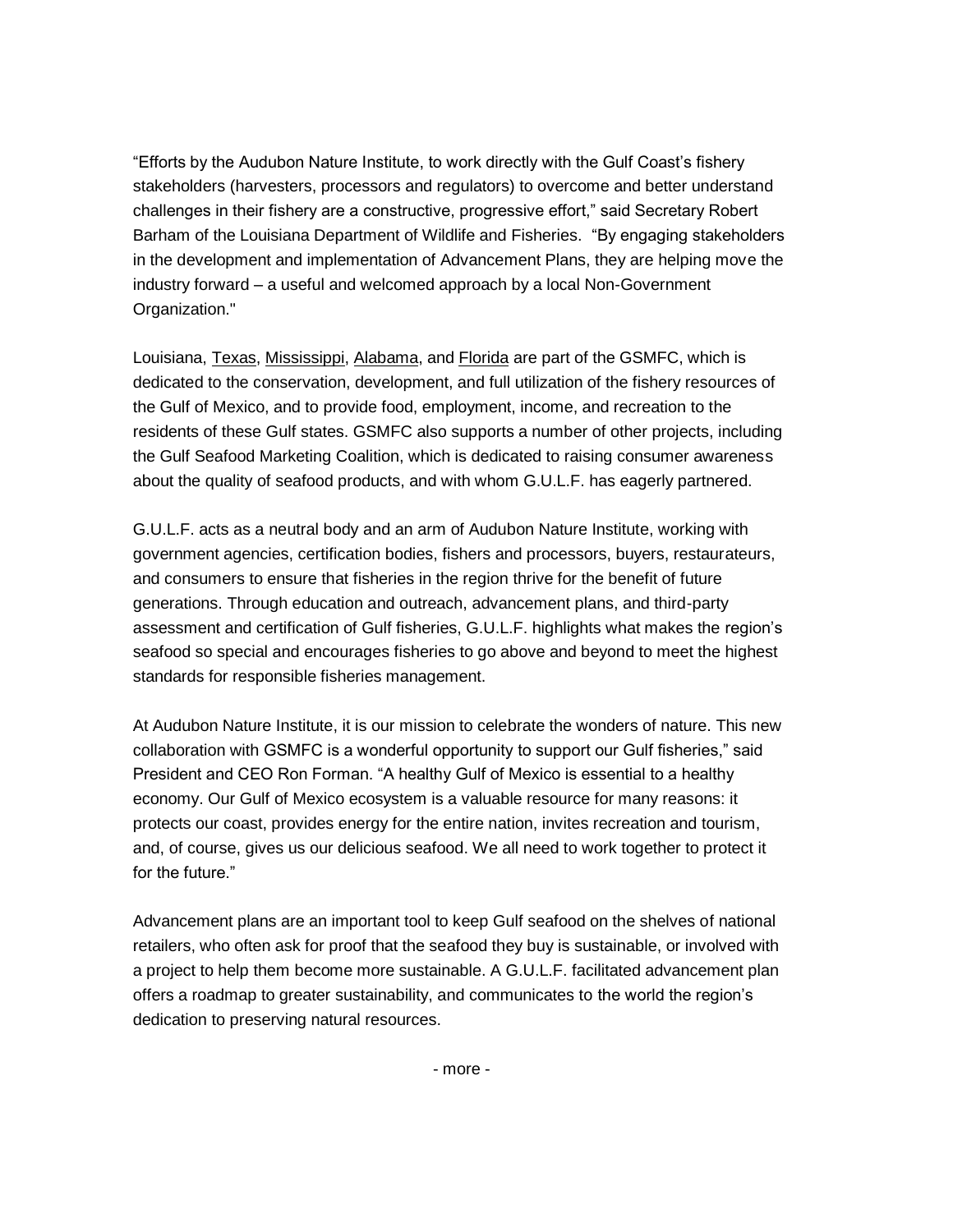"I am very pleased to be working with Audubon Nature Institute and the other Gulf States on this vital project," said Chris Blankenship, Director of the Alabama Marine Resources Division. "It is imperative that the management measures that are being used by the states to sustainably manage the fisheries are validated by an independent group. The fishermen who observe the laws and regulations that are in place to protect the fishery and the environment should be recognized as having a sustainable fishery. The project will also shed light on areas in each of the states that can be improved to ensure the future viability of resources. I look forward to working together on this project and other initiatives to recognize the value of positive fisheries management in the Gulf states"

For more information, please visit: [www.AudubonGULF.org.](http://www.audubongulf.org/) To learn more about Gulf seafood, please visit: [http://eatgulfseafood.com](http://eatgulfseafood.com/)

**[Audubon Nature Institute](http://www.auduboninstitute.org/)** operates a family of museums, parks and research facilities dedicated to celebrating the wonders of nature. Through innovative live animal exhibits, education programs, and scientific discovery, Audubon makes a meaningful contribution to preserving wildlife for the future. Audubon Nature Institute flagships include Audubon Park, Audubon Zoo, Audubon Aquarium of the Americas, Entergy IMAX® Theatre, Audubon Butterfly Garden and Insectarium, Audubon Center for the Research of Endangered Species, Freeport-McMoRan Audubon Special Survival Center, Woldenberg Riverfront Park and Audubon Wilderness Park. Ron Forman is the President and CEO of Audubon Nature Institute.

**[The Gulf States Marine Fisheries Commission \(GSMFC\)](http://www.gsmfc.org/)** is an organization of the five states (Louisiana, [Texas,](http://www.tpwd.state.tx.us/) [Mississippi,](http://www.dmr.state.ms.us/) [Alabama,](http://www.dcnr.state.al.us/) and [Florida\)](http://www.floridaconservation.org/), whose coastal waters are the Gulf of Mexico. This compact, authorized under Public Law 81-66, was signed by the representatives of the governors of the five Gulf States on July 16, 1949. It has as its principal objective the conservation, development, and full utilization of the fishery resources of the Gulf of Mexico, to provide food, employment, income, and recreation to the people of these United States.

###

[Please Click Here to Download High-Resolution Photos](https://app.box.com/s/n2dp2tr4oohfk2zw8v4a) [Please Click Here for FAQS](https://app.box.com/s/dvwsbrvd0ng4862et2a8)